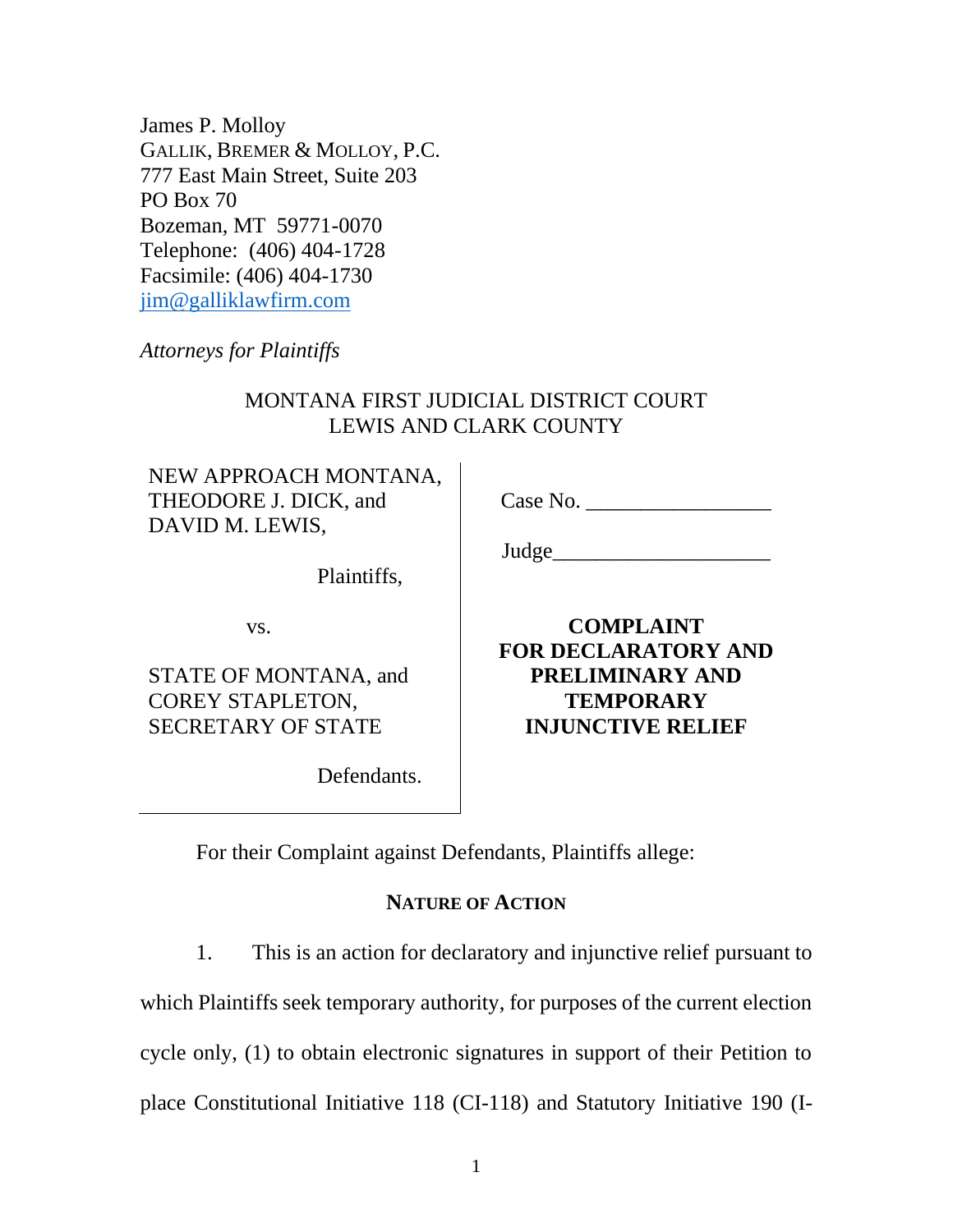190) on the 2020 ballot, pursuant to Montana's Uniform Electronic Transactions Act, MCA §§ 30-18-101, et seq.; and (2) to suspend and restrain the enforcement of certain statutory requirements and deadlines governing the initiative process.

#### **JURISDICTION AND VENUE**

2. This Court has original jurisdiction over this action pursuant to MCA § 3-5-302.

3. Venue is proper in this Court pursuant to MCA § 25-2-126.

#### **THE PARTIES**

4. Plaintiff New Approach Montana is the registered ballot committee and sponsor of CI-118 (to amend the Montana Constitution to allow the people by initiative or the legislature to establish the legal age for purchasing, consuming or possessing marijuana) and I-190 (to legalize the possession and use of limited amounts of marijuana for adults over the age of 21).

5. Plaintiff Theodore J. Dick is a citizen and registered voter in the State of Montana, who brings this action on behalf of himself and all other similarly situated citizens and registered voters in Montana.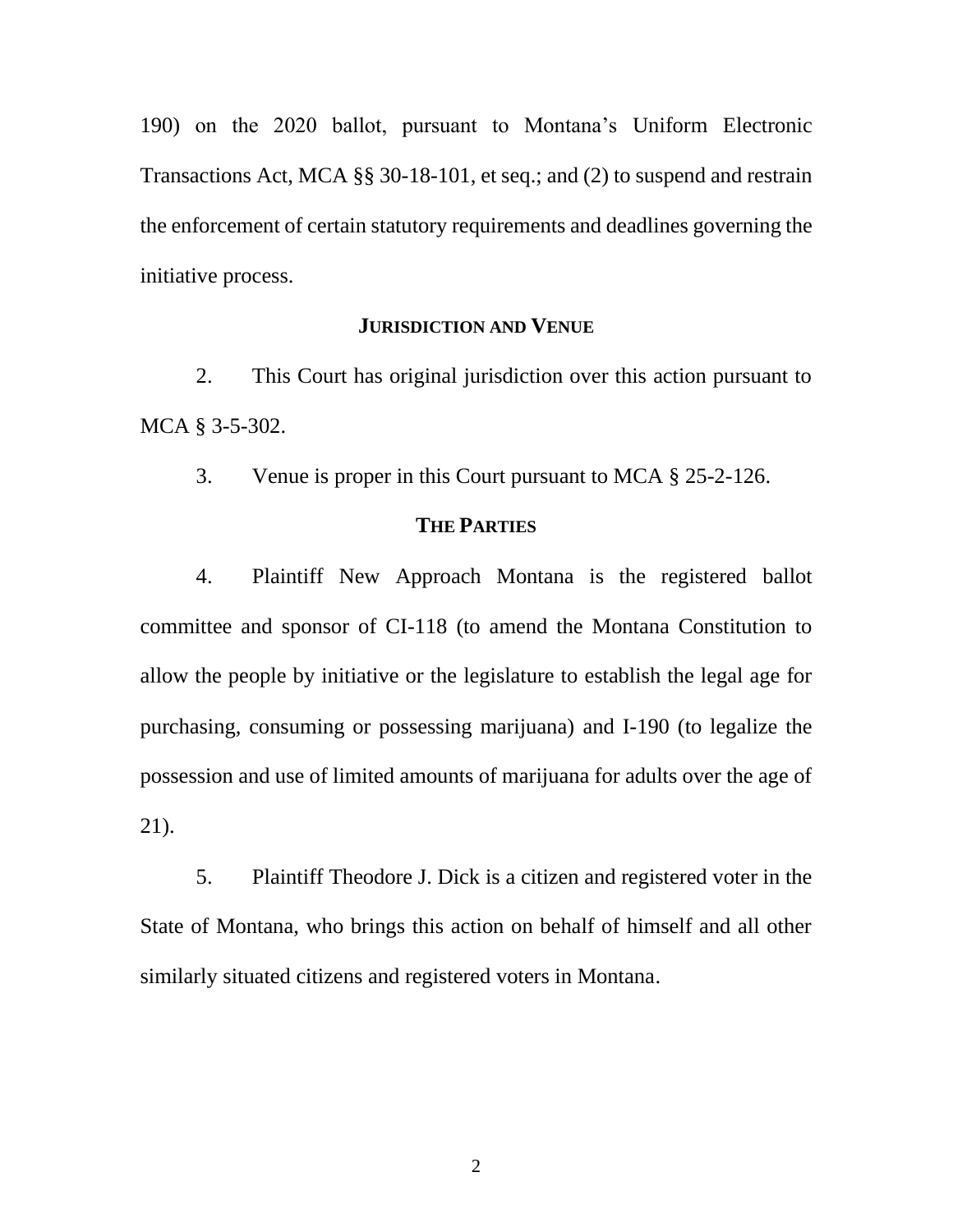6. Plaintiff David M. Lewis is a citizen and registered voter in the State of Montana, who brings this action on behalf of himself and all other similarly situated citizens and registered voters in Montana.

7. The State of Montana is named as a Defendant because this action seeks to modify and restrain the enforcement of certain provisions governing the signature gathering process for initiative petitions.

8. Defendant Corey Stapleton is the Montana Secretary of State. He is sued in his official capacity only.

#### **FACTS**

9. The world, the United States of America, and the State of Montana are facing an unprecedented situation with the coronavirus pandemic.

10. The respiratory disease caused by the novel coronavirus, also known as COVID-19, is an infectious disease that can spread from person to person and can result in serious illness and death.

11. On January 30, 2020, after the coronavirus outbreak had spread throughout the world, the World Health Organization declared that COVID-19 constitutes a Public Health Emergency of International Concern.

12. On January 31, 2020, as a result of confirmed cases of COVID-19 in the United States, Health and Human Services Secretary Alex M. Azar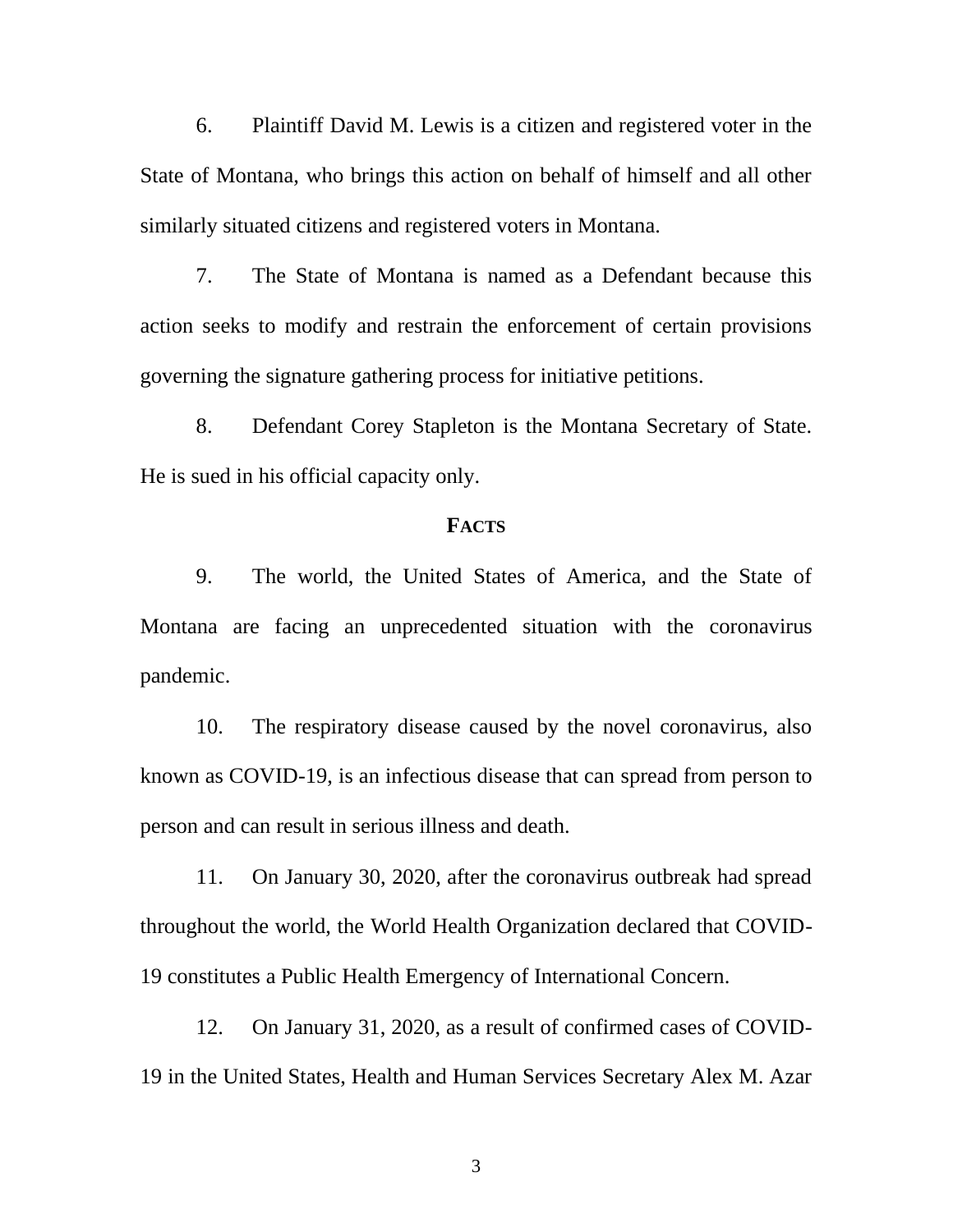II declared a nationwide public health emergency retroactive to January 27, 2020.

13. On February 27, 2020, the Centers for Disease Control issued guidance recommending, among other things, that persons practice "social distancing," to minimize contact with others in order to slow the spread of COVID-19.

14. On March 11, 2020, the World Health Organization declared COVID-19 to be a global pandemic.

15. On March 12, 2020, Governor Steve Bullock issued Executive Order No. 2-2020 declaring a state of emergency to exist within Montana relating to COVID-19.

16. On March 13, 2020, the President of the United States declared a national emergency (retroactive to March 1, 2020) due to the COVID-19 outbreak in the United States.

17. In order to prevent the spread of the virus, Governor Bullock has issued additional directives pursuant to his emergency authority under MCA § 10-3-104.

18. Each of those directives has ordered that schools, restaurants, bars, breweries and other places where groups of people gather and circulate are to be closed to the public, subject to limited exceptions.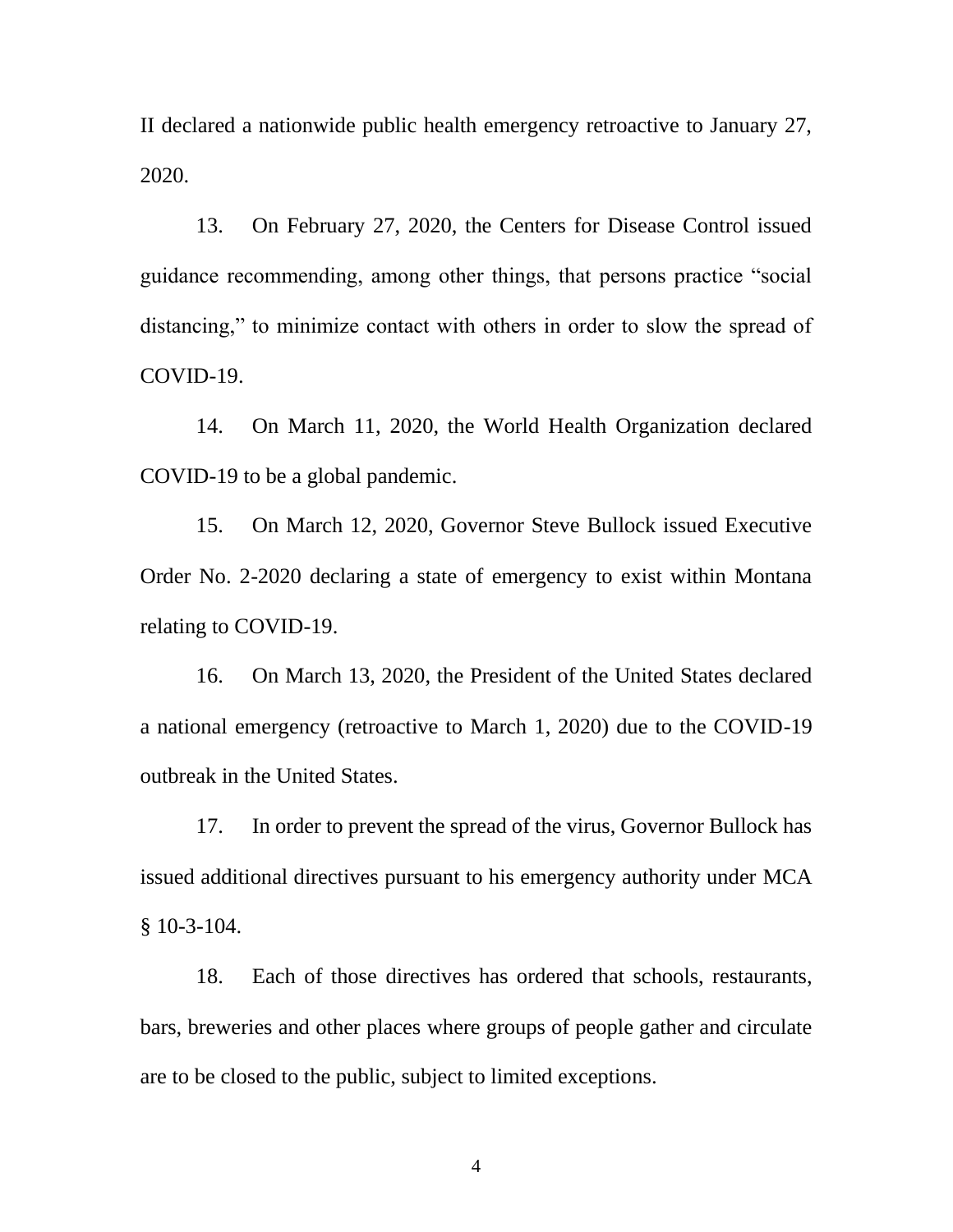19. The Governor's directives have also mandated that Montanans maintain social distancing and to the extent possible not be within six feet of other persons while in public places.

20. By directive dated March 26, 2020, the Governor issued a shelter in place order, requiring Montanans to remain in their homes subject to limited exceptions.

21. Based on the coronavirus pandemic and the associated executive orders and directives, it is neither ethical nor permitted under the terms of the Governor's executive orders and directives for the sponsors of CI-118 and I-190 to obtain signatures in person from Montana electors in order to qualify the initiatives for the 2020 ballot.

### **COUNT I DECLARATORY JUDGMENT**

22. Plaintiffs incorporate by reference all allegations above.

23. Pursuant to MCA §§ 27-8-201 and 202, this Court may adjudicate and declare the legal and constitutional rights of Plaintiffs with respect to the statutes governing the process for ballot measures.

24. Article III, § 4 guarantees the people of Montana the right to enact laws by initiative on all matters except appropriations and local or special laws.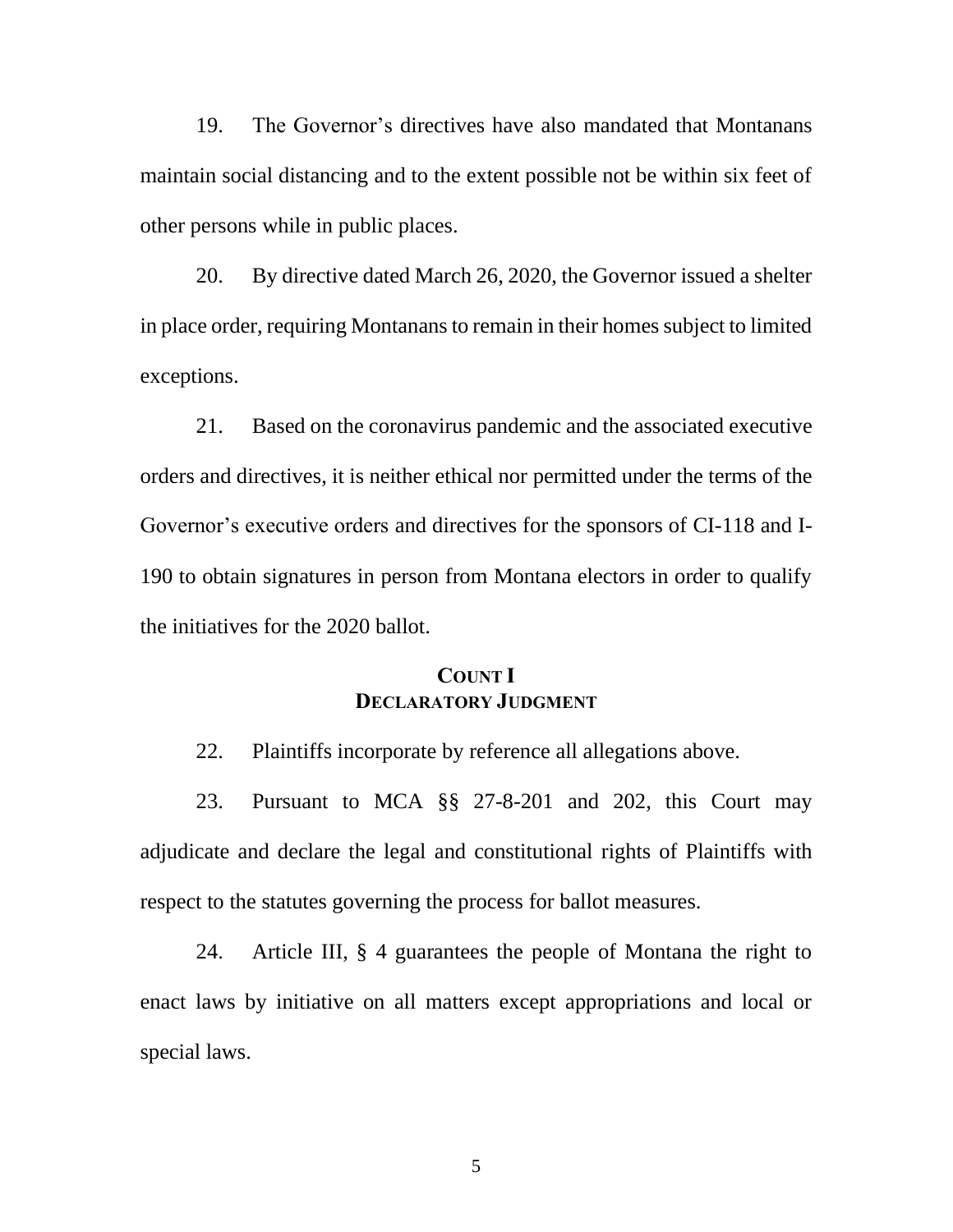25. Based on the situation relating to the coronavirus pandemic, certain statutory provisions governing the signature gathering process for initiatives nullify the ability of Plaintiffs to gather sufficient signatures to qualify CI-118 and I-190 for the 2020 ballot.

26. Specifically, those statutory provisions include:

a. MCA § 13-27-102, which requires a person gathering signatures to be a resident of Montana.

b. MCA § 13-27-103, which provides that a signature may not be counted unless the elector has signed in substantially the same manner as on the voter registration form on file with the local election office. The statute further provides that the signature may be counted as long as, taken as a whole, it bears sufficient similarity to the signature on the voter registration form.

c. MCA § 13-27-302, which requires that the person who gathers signatures must sign an affidavit swearing before a notary that the person gathered the signatures and believes that the signatures are genuine and signed by the person whose names they purport to be.

d. MCA § 13-27-304, which requires the county official verifying the number of registered electors signing the petition to forward the petition to the secretary of state by certified mail,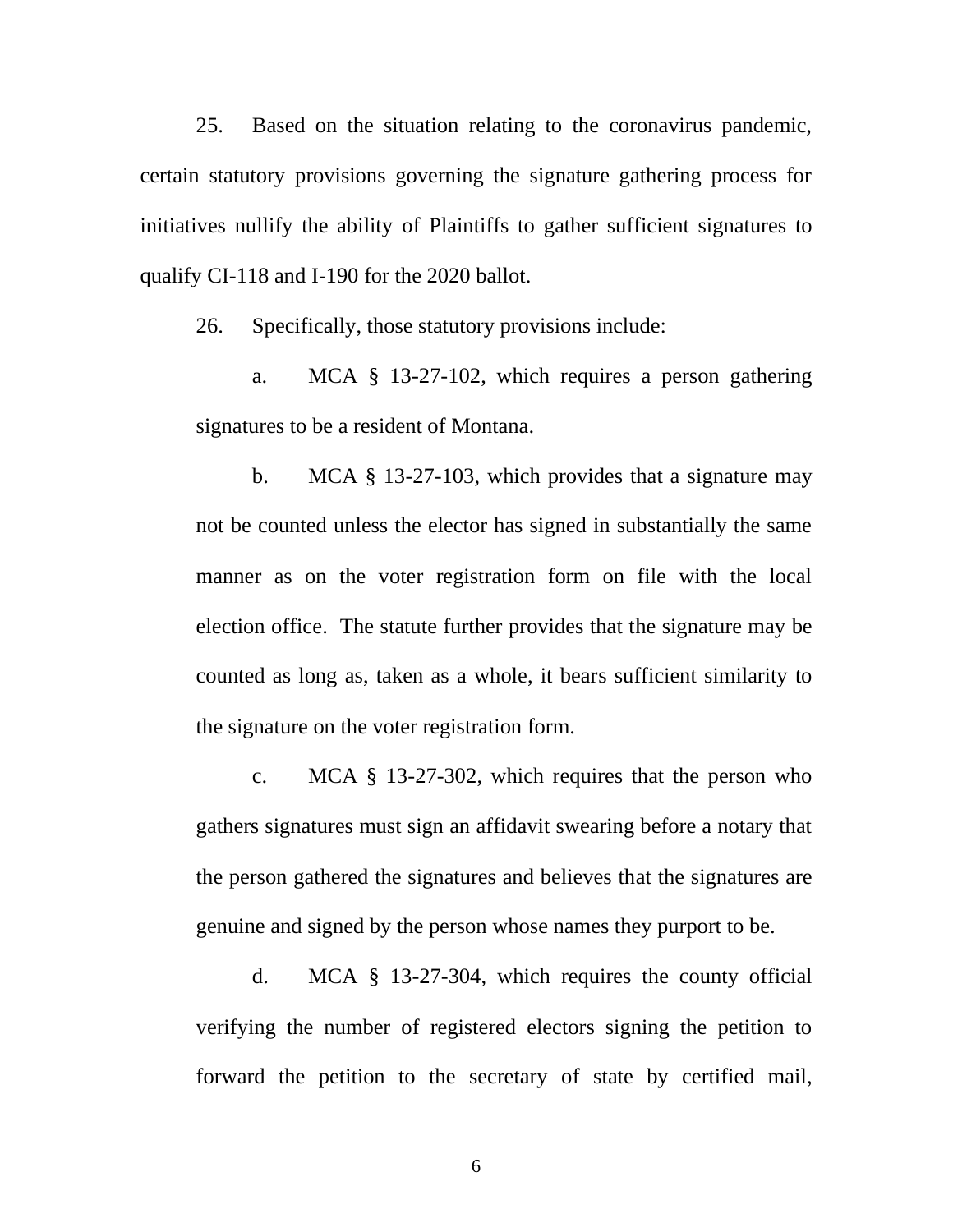verifying that the official examined the signature sheets "in the manner prescribed by law," that the signatures are valid, and attaching the affidavit of the signature gatherer.

e. Pursuant to Article III, § 4(2) of the Montana Constitution, petitions in support of CI-118 and I-190 must be filed with the secretary of state at least three months before the general election. For the upcoming general election, this deadline is August 3, 2020. The following are additional statutory deadlines applicable to the initiative process:

- i. MCA § 13-27-301: Petitions must be submitted to the county election office by no later than 4 weeks before the final date for filing the petition with the secretary of state. In 2020, this deadline is June 19, 2020.
- ii. MCA § 13-27-410: At least 110 days before the general election, the secretary of state must arrange with the department of administration by requisition for the printing and delivery of a voter information pamphlet for all ballot issues. In 2020, this deadline is July 16.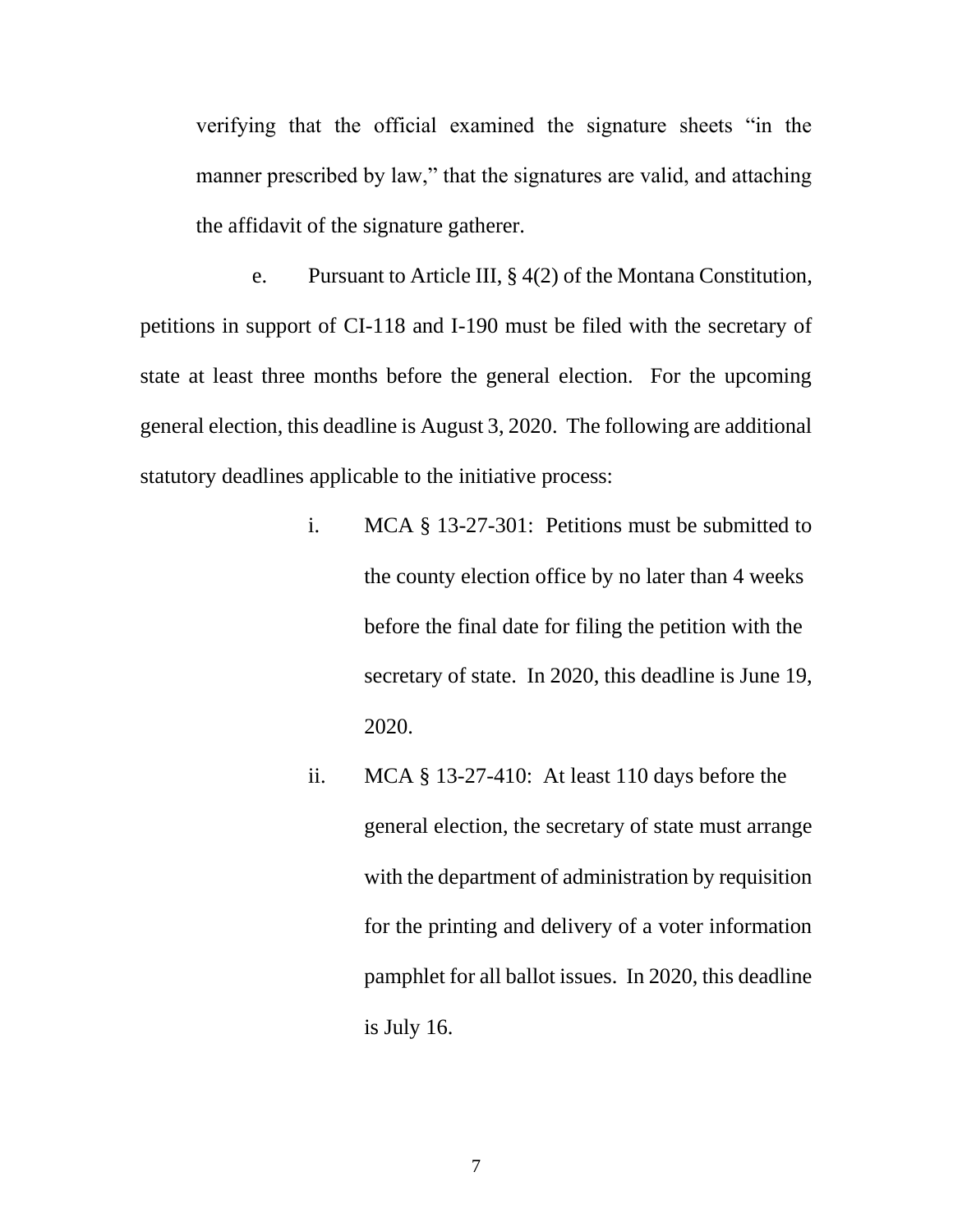- iii. MCA § 13-27-104: All petitions must be filed with the secretary of state before 5:00 p.m. of the third Friday of the fourth month before the general election. In 2020, this deadline is July 17.
- iv. MCA § 13-27-406: An argument advocating approval or rejection of a ballot issue must be filed with the secretary of state no later than 105 days before the general election. In 2020, this deadline is July 21. Rebuttal arguments are due 10 days later, by July 31.
- v. MCA § 13-27-303: The county elections official must check the names of all signers to verify they are registered voters of the county within 4 weeks after receiving petitions.
- vi. MCA § 13-12-201: Seventy-five days before the general election, the secretary of state must certify to the elections administrators the ballot issues that have qualified for the ballot. In 2020, this deadline is August 20.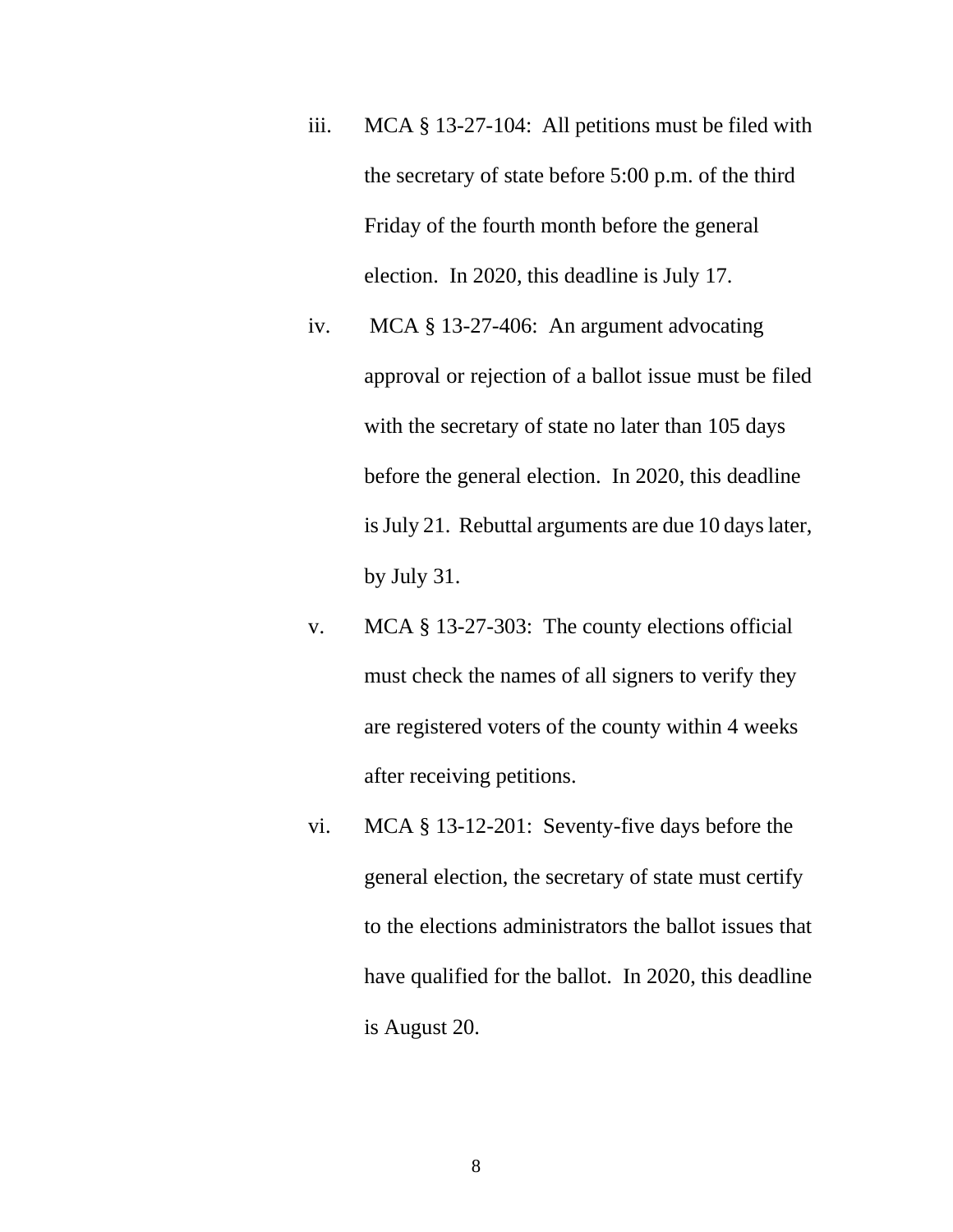27. Enforcement of the above statutes will result in the violation of constitutional rights of Plaintiffs and the people of Montana to amend the constitution and enact laws by initiative, as well as the rights of Plaintiffs and the people of Montana under the First and Fourteenth Amendments to the United States Constitution.

28. Montana's Uniform Electronic Transactions Act ("UETA"), provides that it applies to a "transaction," which is defined as "an action or set of actions occurring between two or more persons relating to the conduct of…governmental affairs." MCA §§ 30-18-102(18).

29. The UETA further expressly provides that "[i]f a law requires a signature, an electronic signature satisfies the law." MCA § 30-18-106(4).

30. The UETA further provides that an "electronic signature is attributable to a person if it was the act of the person. The act of the person may be shown in any manner, including the showing of the efficacy of any security procedure applied to determine the person to which the electronic signature was attributable." MCA § 30-18-108.

31. A "security procedure" is defined as "a procedure employed for the purpose of verifying that an electronic signature…is that of a specific person…." MCA §§ 30-18-102(15).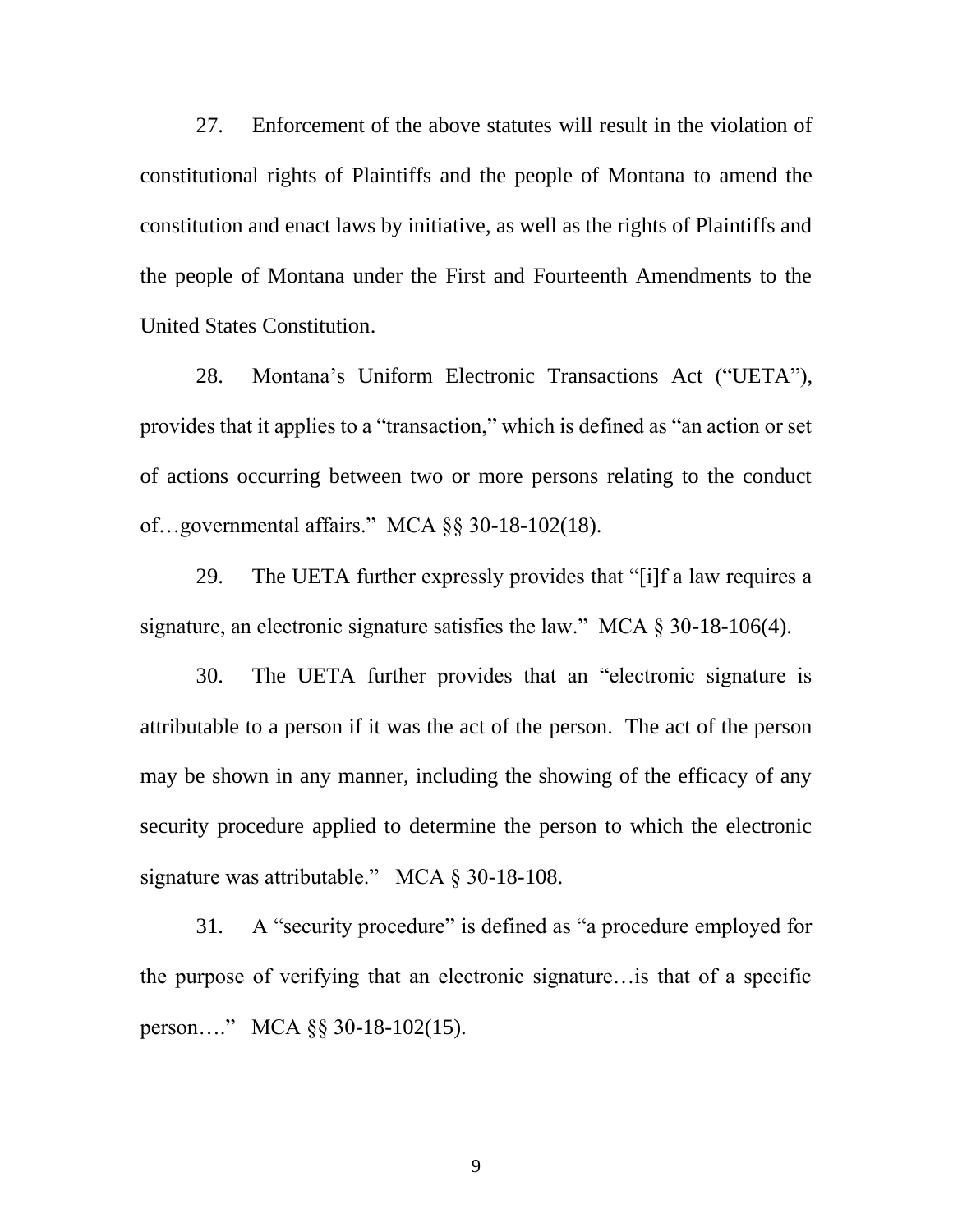32. Plaintiffs have arranged contract with DocuSign, which is a nationally recognized firm that processes transactions involving electronic signatures.

33. DocuSign has more than 500,000 customers and has processed hundreds of millions of electronic signatures and transactions for governmental entities, financial institutions, insurance companies, nonprofit entities, educational institutions, real estate transactions, healthcare providers, and legal services.

34. DocuSign has implemented sophisticated protocols and procedures that are recognized as being fully compliant with the Uniform Electronic Transactions Act.

35. DocuSign's protocols and procedures provide assurance and verification that a person executing an electronic signature is in fact that person and that the person intends to execute the electronic signature.

36. Under its protocols, DocuSign creates and maintains a secure electronic record of each transaction in which a person executes an electronic signature.

37. The electronic record, which provides all of the information required by MCA § 13-27-204, can be printed in hard copy and submitted to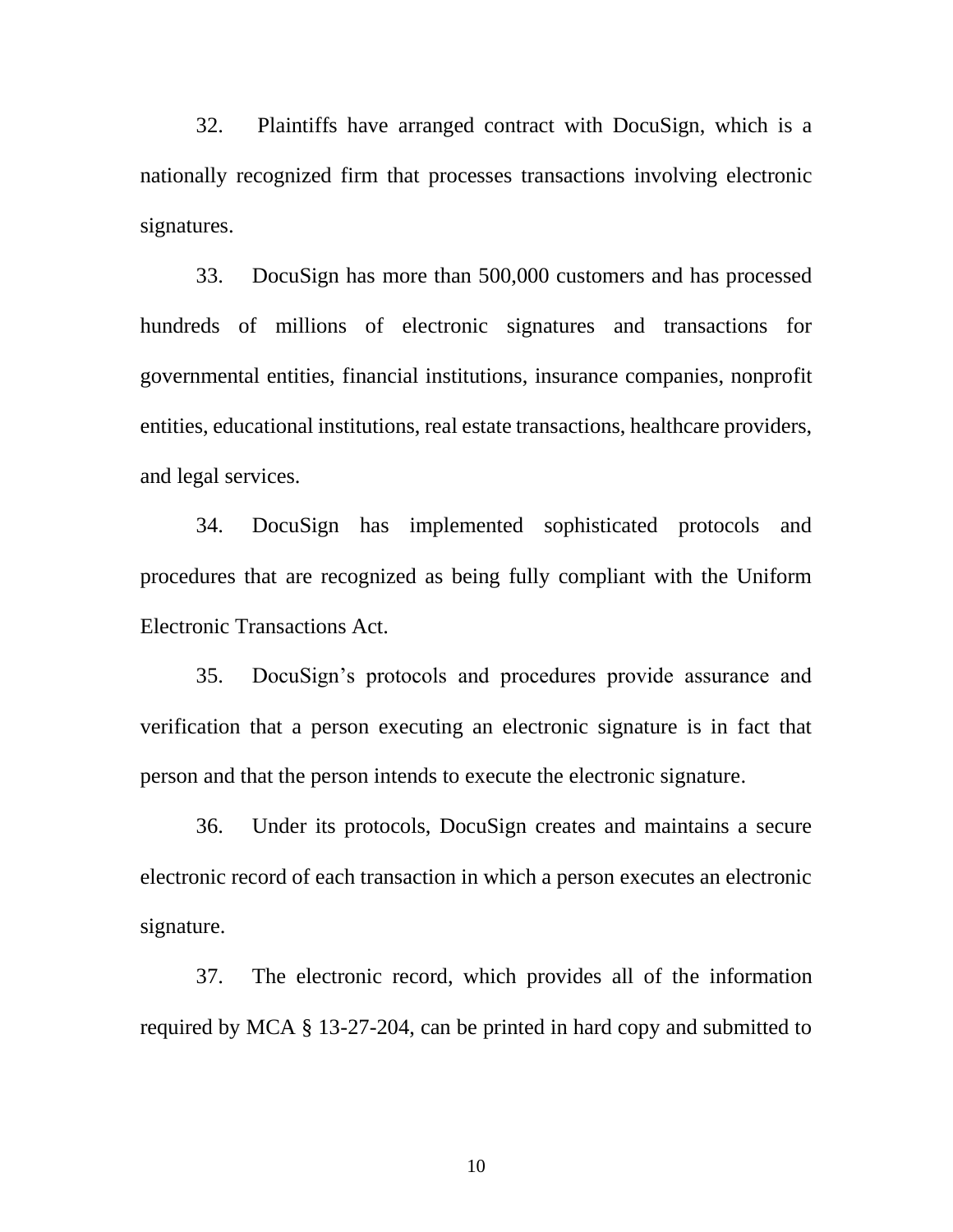election officials, as required by Montana law governing the signature gathering process.

38. Plaintiffs seek relief pursuant to Montana's Declaratory Judgment Act as follows:

a. For a declaration that for purposes of the current election only, and based on the emergency circumstances involving COVID-19, Plaintiffs are entitled to submit electronic signatures of qualified electors in Montana in support of CI-118 and I-190, subject to the condition that the electronic signatures comply fully with the requirements of the UETA;

b. For a declaration that for purposes of the current election only, and based on the emergency circumstances involving COVID-19, electronic signatures gathered in compliance with the UETA fully satisfy the verification requirements under Montana law;

c. For a declaration that for purposes of the current election only, and based on the emergency circumstances involving COVID-19, the provisions of MCA §§ 13-27-102, 103, 302 and 304 are suspended and are deemed to be satisfied by the verification and authentication protocols and processes employed by DocuSign pursuant to the UETA;

d. For a declaration that for purposes of the current election only, and based on the emergency circumstances involving COVID-19, the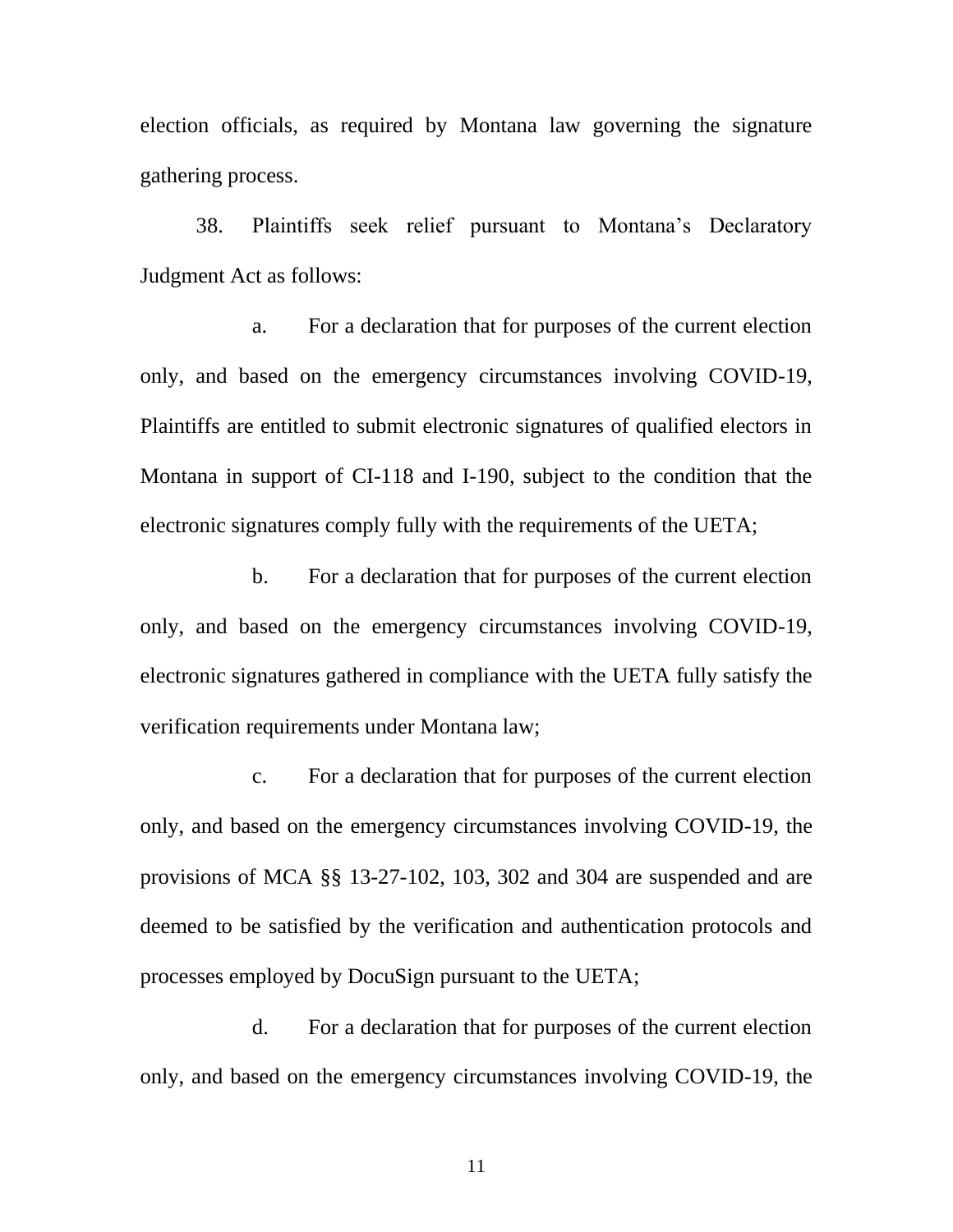statutory deadlines governing the signature gathering process shall be suspended and not enforced, subject to the requirement that all petitions must be submitted to the Secretary of State by no later than August 3, 2020 as required by Article III, § 4 of the Montana Constitution.

e. For a declaration that for purposes of the current election only, and based on the emergency circumstances involving COVID-19, the Secretary of State shall coordinate with local elections officials to establish the procedures for verifying the number of signatures gathered in support of CI-118 and I-190 after the petitions have been submitted to the Secretary of State by no later than August 3, 2020.

## **COUNT II PRELIMINARY AND TEMPORARY INJUCTION**

39. Plaintiffs incorporate by reference all allegations above.

40. Based on the emergency circumstances that exist relating to the coronavirus pandemic, enforcing the statutory provisions identified above constitutes a violation of the constitutional right of Plaintiffs and the people of Montana to amend the constitution and enact laws by initiative as well as their rights under the First and Fourteenth Amendments to the United States Constitution.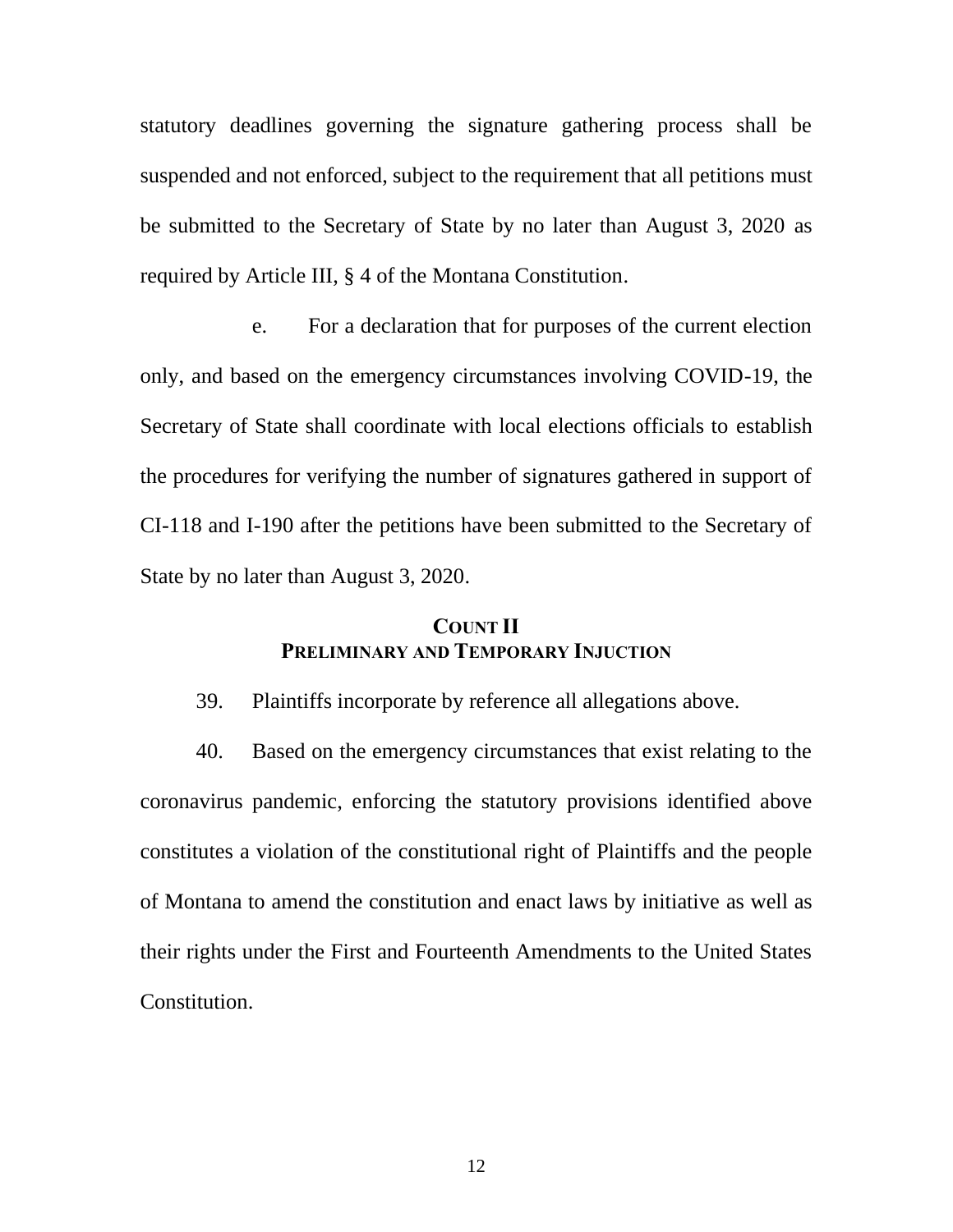41. The violation of the constitutional rights of Plaintiffs and the people of Montana constitutes irreparable harm, entitling them to preliminary and temporary injunctive relief pursuant to MCA §§ 27-19-101, et seq.

42. For purposes of the current election only and based on the emergency circumstances involving COVID-19, Plaintiffs seek preliminary and temporary injunctive relief restraining and enjoining the enforcement of the following statutory provisions governing the process for submitting petitions in support of ballot initiatives:

> a. MCA § 13-27-102 b. MCA § 13-27-103 c. MCA § 13-27-302, and d. MCA § 13-27-304

43. For preliminary and temporary injunctive relief, enjoining the enforcement, for purposes of the 2020 election only, the following statutory deadlines relating to the gathering of signatures and submission of petitions in support of ballot initiatives:

> a. MCA § 13-27-301 b. MCA § 13-27-104 c. MCA § 13-27-303(1), and d. MCA § 13-12-201(1)

44. For purposes of the current election only and based on the emergency circumstances involving COVID-19, Plaintiffs further seek preliminary and temporary injunctive relief entitling them to submit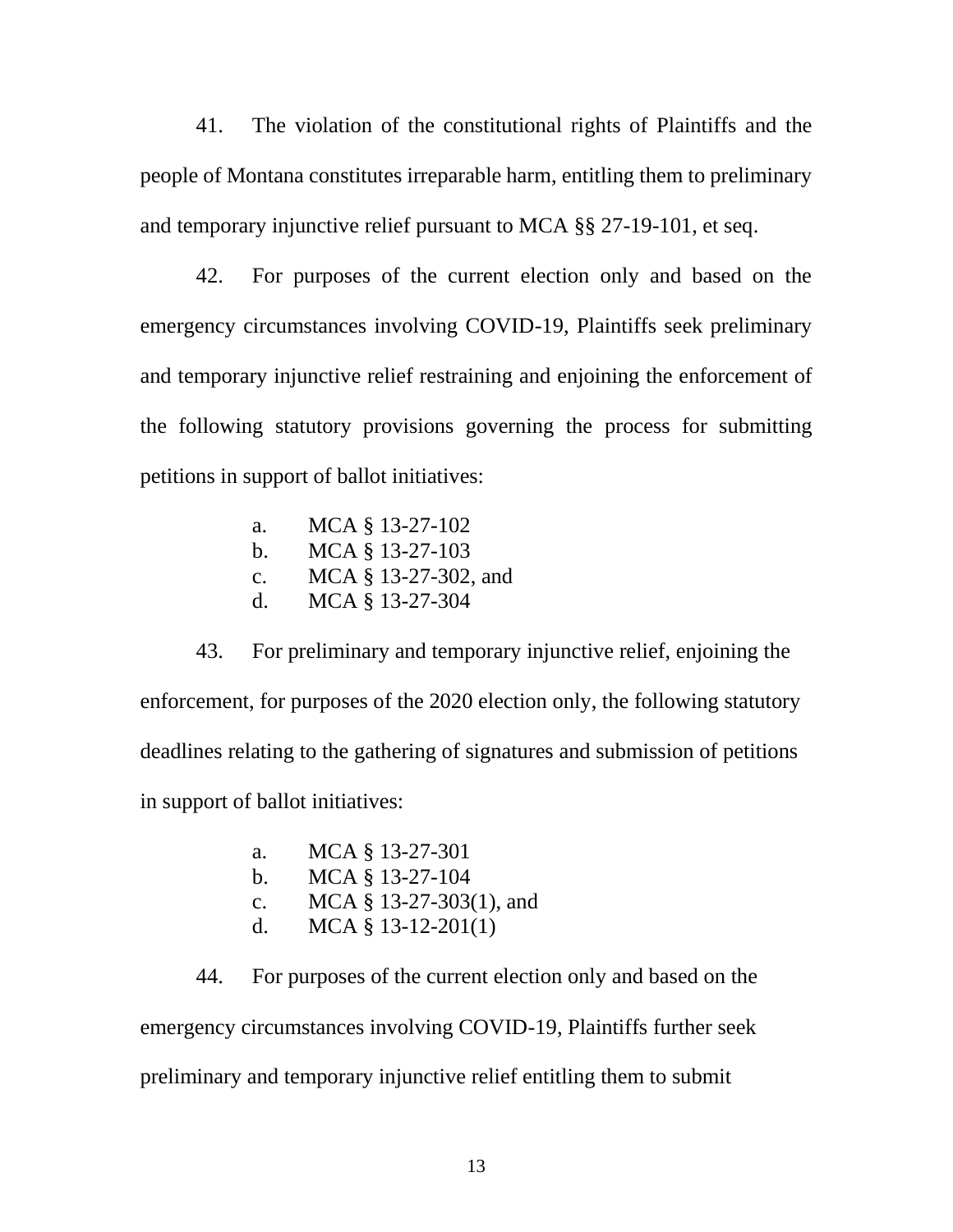electronic signatures in support of CI-118 and I-190, conditioned on the requirement that the electronic signatures comply fully with the provisions of the UETA.

WHEREFORE, Plaintiffs respectfully pray for judgment against Defendants as follows:

1. For a declaratory judgment declaring that for purposes of the 2020 election only, Plaintiffs are entitled to submit electronic signatures of qualified electors in Montana in support of CI-118 and I-190, subject to the condition that the electronic signatures comply fully with the requirements of Montana's UETA;

2. For a declaratory judgment declaring that for purposes of the 2020 election only, electronic signatures gathered in compliance with the UETA satisfy the requirements of Montana law governing initiatives;

3. For a declaratory judgment directing the Secretary of State to coordinate with local election officials to establish procedures for verifying the number of signatures submitted in support of CI-118 and I-190 after the petitions have been submitted to the Secretary of State by no later than August 3, 2020;

////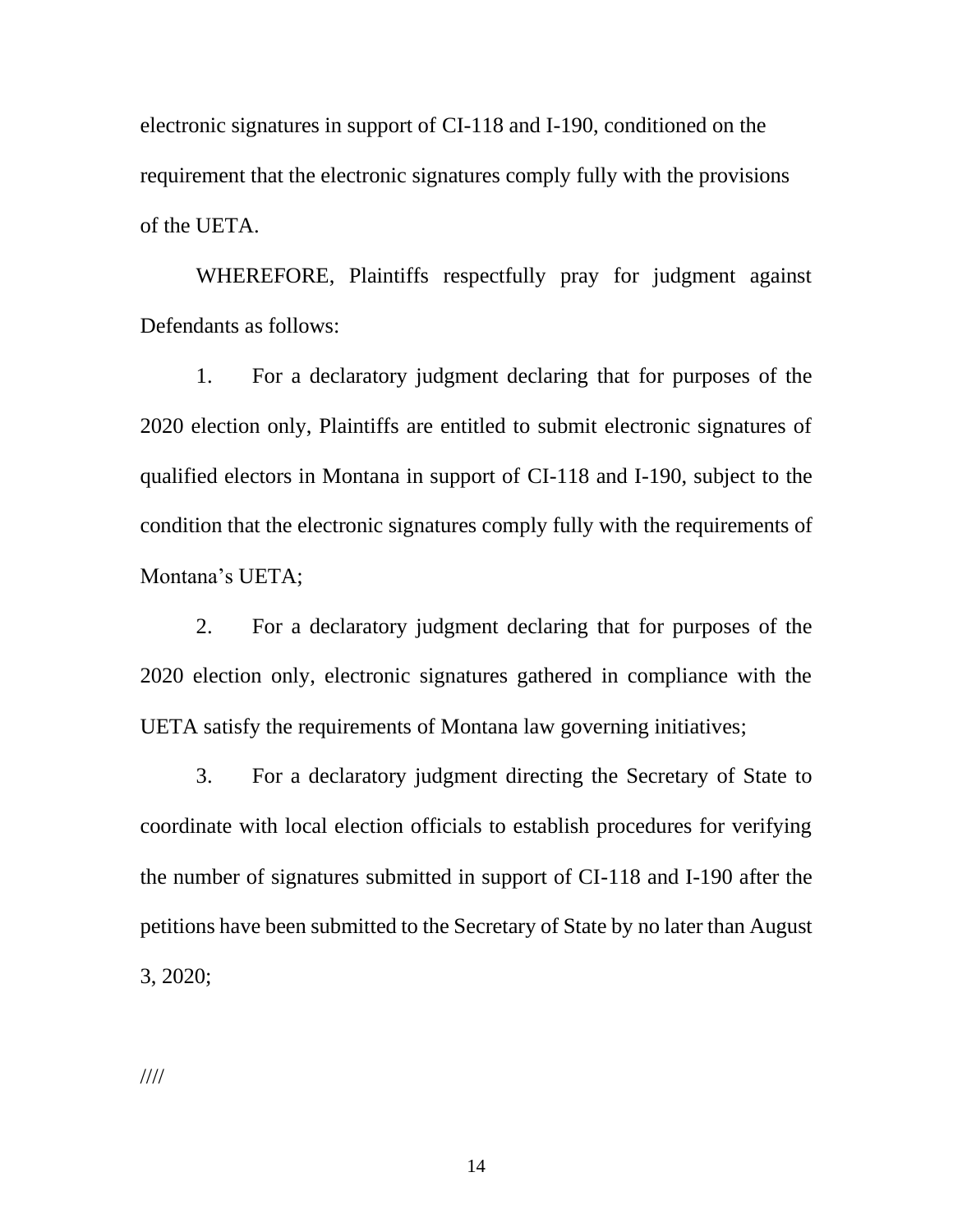4. For preliminary and temporary injunctive relief, enjoining the enforcement, for purposes of the 2020 election only, the following statutes governing the process for submitting petitions in support of ballot initiatives:

- a. MCA § 13-27-102 b. MCA § 13-27-103 c. MCA § 13-27-302, and
- d. MCA § 13-27-304

5. For preliminary and temporary injunctive relief, enjoining the enforcement, for purposes of the 2020 election only, the following statutory deadlines relating to the gathering of signatures and submission of petitions in support of ballot initiatives:

- a. MCA § 13-27-301
- b. MCA § 13-27-104
- c. MCA § 13-27-303, and
- d. MCA § 13-12-201

6. For an order declaring that the relief granted by the Court in this action is for purposes of this election cycle only, and shall have no precedential or binding effect on any subsequent elections;

7. For an award of attorney fees and costs as allowed by Montana

law; and

////